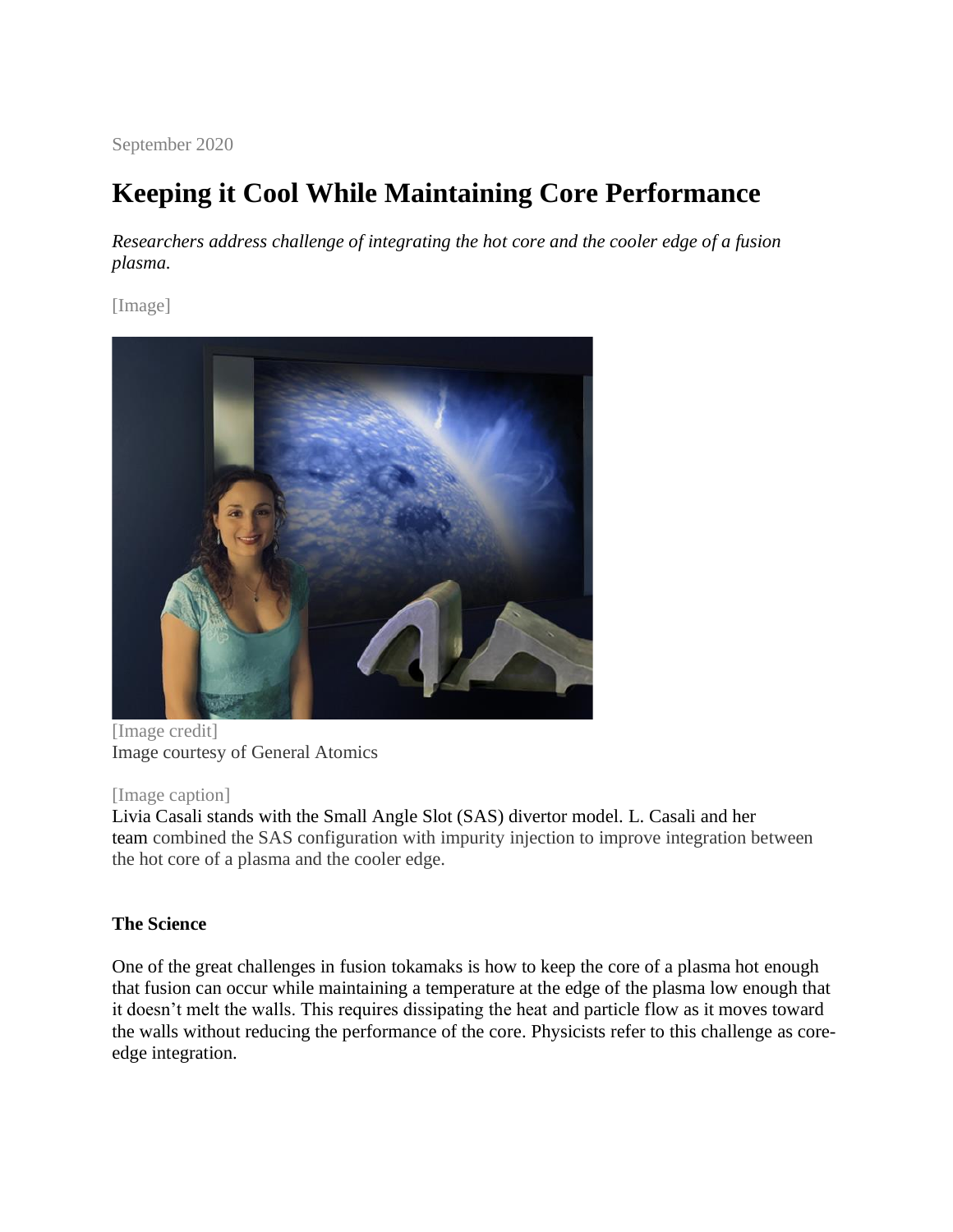Researchers at the DIII-D National Fusion Facility recently developed a pathway to improving core-edge integration. They did this by combining injection of impurities at the edge of the plasma with an optimized geometry for the divertor, a device that removes excess heat and particles from the edge. Once injected, these impurities convert the heat flux into electromagnetic radiation, which allows it to be dissipated before contacting the walls.

## **The Impact**

The work represents an important step toward practical fusion energy through improved understanding of various mechanisms that govern the interaction of the core and edge of the plasma. As tokamaks become more powerful and efficient, core-edge integration will become an even more important area of research. This study offers a promising solution to reduce divertor power loads without degrading the core performance. The results are significant for ITER and for the design and operation of future reactors.

### **Summary**

Researchers developed a new way to address the core-edge integration challenge by combining a new divertor geometry recently installed at DIII-D with impurity radiation. For the first time, impurities were used in DIII-D's new small angle slot (SAS) divertor to reduce divertor heat flux. A closed divertor like SAS allows maximum cooling across the divertor area, which is subject to heat levels that can exceed those found in rocket nozzles.

This study was enabled by unprecedented diagnostic coverage in a closed divertor. This improved approach allowed the team to perform the first simultaneous observation of plasma cooling on the entire suite of diagnostics without degradation of core performance. The experiments showed that plasma cooling and impurity leakage have a strong relationship with divertor geometry and the type of impurity injected in the edge. Insights were enabled by stateof-art edge simulation tools that, for the first time at DIII-D, included impurities and full treatment of certain plasma flows known as drifts. The researchers analyzed different impurity species and found that Neon showed improved radiative performance as long as the content of the impurity is well controlled. Neon is the impurity being considered for use in ITER.

The research indicates that the feasibility of fusion reactors can be improved with a combination of the appropriate radiative impurity species, an optimized divertor geometry, and tailored drifts for controlling particles.

### **Contact**

Livia Casali General Atomics casalil@fusion.gat.com